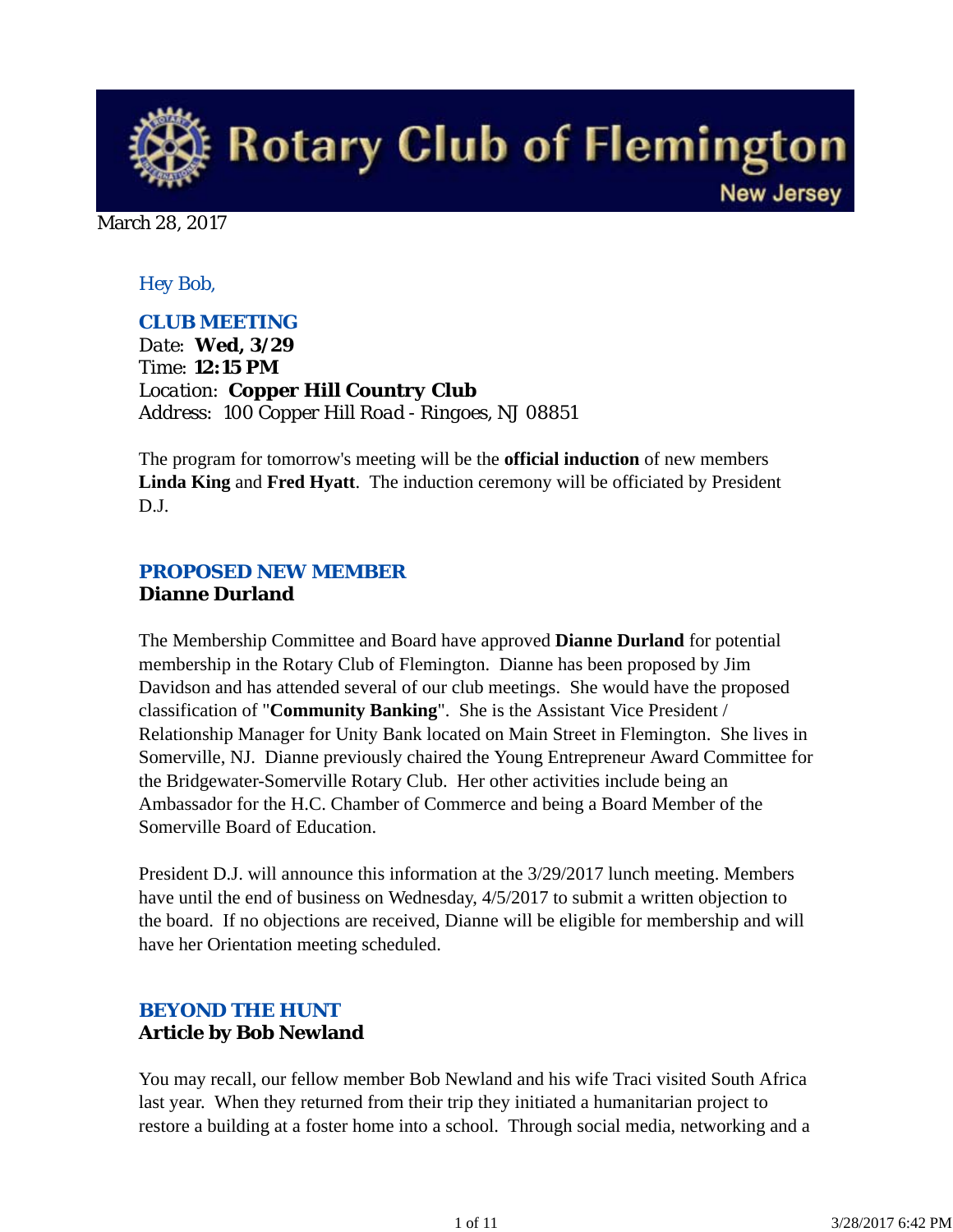generous grant from our Rotary District, they were able to complete the remodel by the end of the year. The Cornerstone foster home serves approximately 32 children. To read more about the project you can visit the link below. Bob also authored a magazine article that was published by the Lehigh Valley Chapter of Safari Club International in their 2016 Annual.

**Click Here** to view the article that Bob wrote. Very nice job, Bob!



*HUNTERDON COUNTY CHAMBER OF COMMERCE* **Monthly Card Club** Monday, 4/3 at 5:30pm

The Hunterdon County Chamber of Commerce invites you to attend our Monthly Card Club being held on **Monday, April 3, 2017** at DomAlena's Hair and Nail Lounge at 9 Central Avenue in Flemington. This event begins at 5:30 PM there is no fee to Flemington Rotary Member to attend. This month members of the Flemington Community Partnership have been invited to attend and participate as well. There will be great food, drinks and plenty of networking that will be taking place that evening. All members of the Flemington Rotary Club are welcomed to attend Chamber events, since Rotary is a member. If you plan on attending, please **Click Here** to register in advance.



#### *9th Annual Rotary BARK IN THE PARK DOG WALK*

**Sunday, June 4, 2017** Registration: **10:30am** Walk: **11:00am** to **2:00pm** Location: **Flemington Boro Park** Address: 43 Park Avenue, Flemington, NJ 08822

Join your friends and neighbors for a great day of fun, exercise and fellowship in Historic Downtown Flemington!

All net proceeds of the event go to Rotary Charities and local pet rescue organizations, especially **Animal Alliance**, a non-profit, volunteer-run pet adoption and spay/neuter outreach animal welfare organization.

You can also enjoy great food from several local restaurants (for people!), plus fabulous pet contests, including best pet costume and most photogenic pet, to name a few.

There will also be terrific live music from **SunDog**!

**Click Here** or visit www.FlemingtonRotaryNJ.org for more information, or click the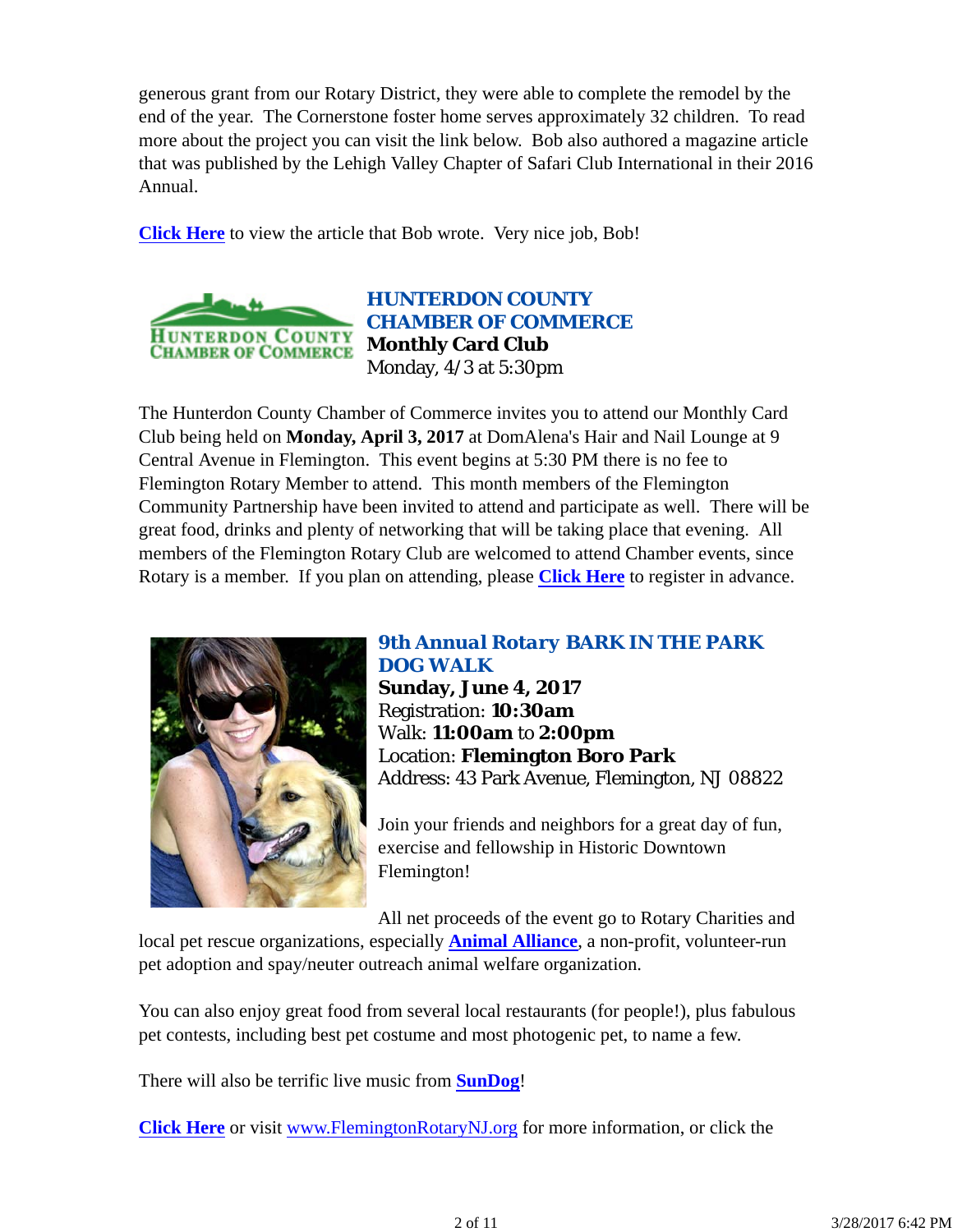links below to download the following event forms:

- **Walker Registration Form**.
- Event Brochure Coming Soon.
- **Sponsor Registration Form**.
- **Vendor Registration Form**.

#### **Event Rules**:

- 1. We welcome well-mannered, friendly, non-aggressive dogs & pets.
- 2. Leashes are required (no longer than 6' & no retractable leashes, please).
- 3. Walk will take place rain or shine no refunds.
- 4. Dogs should wear current rabies tag or have proof of vaccination.
- 5. Limit 3 dogs per walker.
- 6. Scooping is required (bags provided).
- 7. Please stay on the sidewalks.

#### *NEW MEMBER* **Linda King**

The Membership Committee and Board have approved **Linda King** for membership in the Rotary Club of Flemington. Linda is a prior member of the Lambertville-New Hope Rotary Club and is looking to join the Flemington Rotary Club. Linda has been proposed by D.J. Wright and has attended many of our club meetings. She would have the proposed classification of "**Grant Writing**". She has served as President-Elect, President and Community Service Chair in the Lambertville-New Hope Club. She also judged the Skills USA Entrepreneurship competition for two years. She resides here in Flemington, NJ. She has her own grant writing business called LJK Grant Consulting.

### *NEW MEMBER* **Frederic D. Hyatt "Fred"**

The Membership Committee and Board have approved **Fred Hyatt** for membership in the Rotary Club of Flemington. Fred is a prior member of the Stratford Connecticut Rotary Club, having been a member there from 2005-2016. He has recently moved here to Flemington and is looking to transfer his membership to the Flemington Rotary Club. Fred has been proposed by Joe Ziegler and has attended several of our club meetings. He would have the proposed classification of "**Retired - Aerospace**". Prior to retiring, Fred was the Joint Program Director for Allied Signal. Fred has served as President of the Connecticut Air & Space Center as well as President of the National Defense Industrial Association.

### *NEW MEMBER*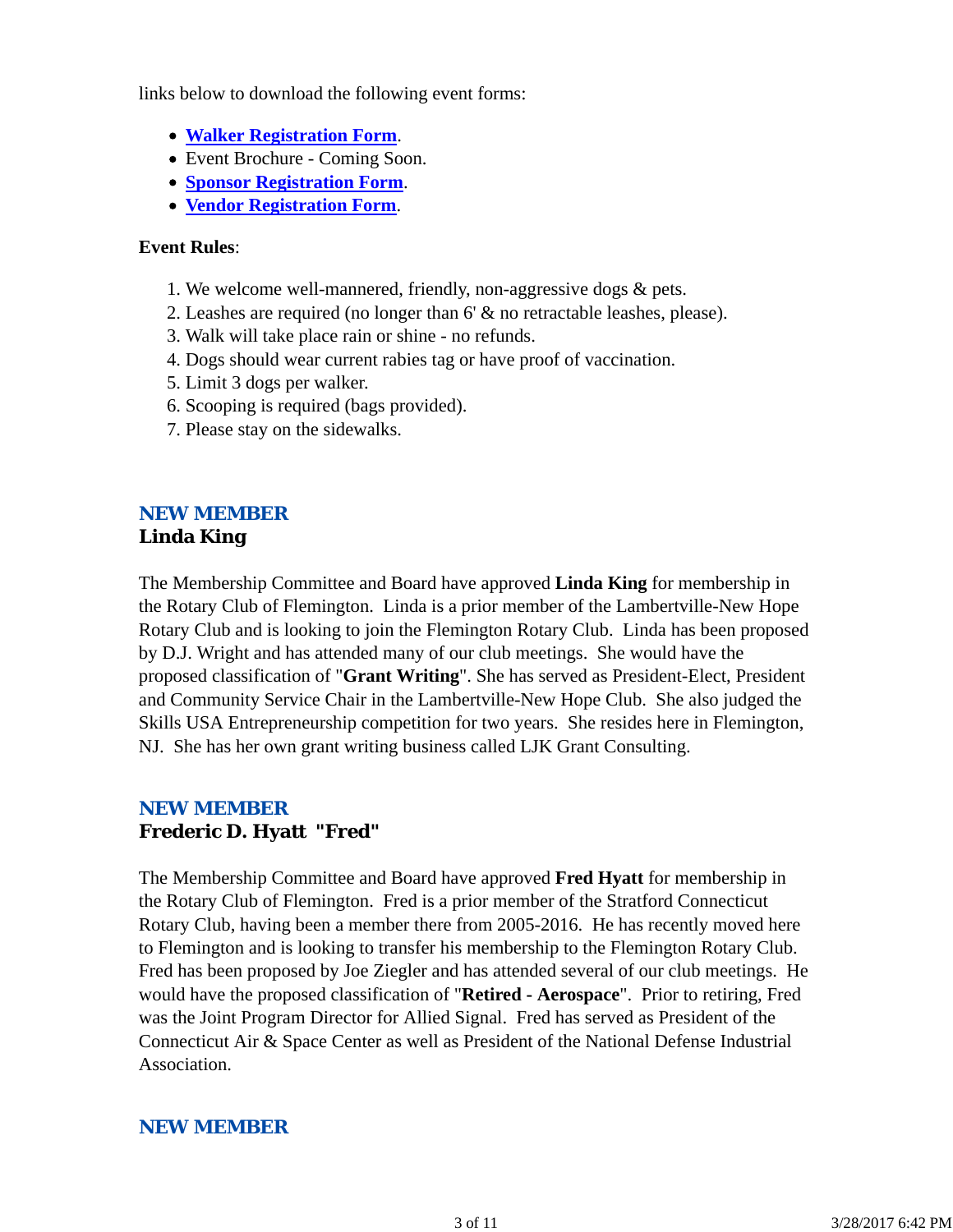## **Kyle Fogarty**

The Membership Committee and Board have approved **Kyle Fogarty** for membership in the Rotary Club of Flemington. Kyle has been proposed by Bob Newland and has attended several of our club meetings. He would have the proposed classification of "**Financial Advisor**". Kyle is a Financial Advisor for Edward Jones Investments located here in Flemington, NJ. He lives in Stockton, NJ.

## *Rotary Club of EDISON Dinner to Benefit "OUR DAUGHTERS PROJECT"*

**Wed, March 29, 2017** at **6pm** Akbar, 21 Cortlandt Street - Edison, NJ

The Edison Rotary Club invites you to join us for dinner and entertainment on March 29 at 6pm at Akbar, 21 Cortlandt St. in Edison to benefit the Our Daughters project to aid girls in West Bengal India in completing their schooling and vocational training. We will have a full buffet dinner and entertainment provided by the Kavi Dance School. You can find out more about the Kavi Dance School at this link. Local entertainment personality, Jayesh Mehta will be our emcee.

Tickets are \$60/per person (1/2 of which is Tax Deductible). You can register online for the event at this link.

"Our Daughters" is our fundraising event that will help move these young girls out of the circle of poverty. Your club could support our project with a sponsorship or business card ad. Click Here to view their website for additional information.

### *The 8th Annual United Front Against Riverblindness Soiree* **Saturday, April 8, 2017** from **5:00** to **9:00 PM** Princeton United Methodist Church 7 Vandeventer Avenue - Princeton, NJ

The UFAR (United Front Against Riverblindness) will be holding their 8th Annual Soiree. The featured speaker will be Dr. William C. Campbell, winner of the 2015 Noble Prize for Medicine for proposing and confirming the very important application of the Merck drug Mectizan for control and elimination of riverblindness

Tickets are **\$100 per Adult** and **\$35 per Child / Student**. For additional information, or to register online, please visit www.riverblindness.org

UFAR is a nonprofit organization that has been involved since 2006 in collaborative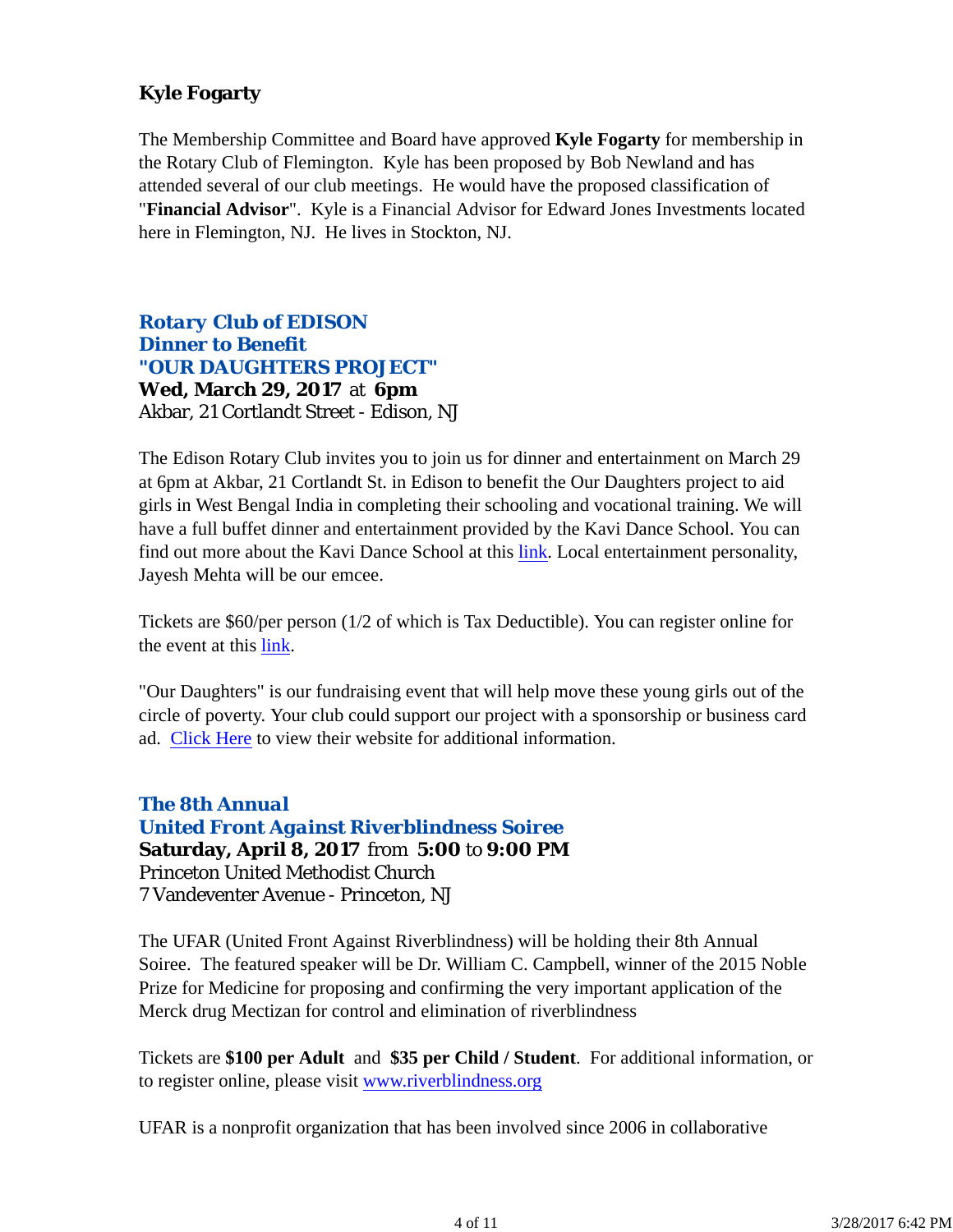efforts to control and eventually eliminated onchocerciasis also known as river-blindness in the Democratic Republic of Congo (DRC). The 'UFAR soirée' is our major annual fundraising event. It usually includes oral presentations, entertainment, and a dinner buffet featuring a variety of special national ethnic dishes contributed by several volunteers among the attendees, as well as special menu items ordered from local restaurants, i.e. Ethiopian and Indian.



#### *The Flemington Rotary MEMBER DIRECTORY Is Updated on the Website*

A PDF copy of the Club Directory kept on the club website, located on the password protected "**Members Only**" page. To access this, simply goto **www.FlemingtonRotaryNJ.org** and click on "Members

Only" in the upper left. The page is password protected. If you do not have the password, simply email us and request it.

If you see any updates that need to be made (a change of address, email, phone number, something is not listed correctly, etc.), please email Sandy Clark and request any changes to be made. **Click Here** to generate an email to Sandy.



## *SPEAKERS & PROGRAMS BEING SOUGHT*

Mick Schaible is looking for some ideas for upcoming meeting programs and speakers. If you have any leads, please pass them onto Mick, who will follow-up to schedule the speaker.

**Click here** to generate an email directly to Mick.



## *HUNTERDON COUNTY CHAMBER OF COMMERCE*

As you know, the Rotary Club of Flemington is a member of the H.C. Chamber of Commerce. This enables all Rotarians the ability to attend a Chamber function as a "member". If someone asks you what your business is, you would explain that you are a member representing the Rotary Club of Flemington. **Click Here** to visit the Chamber website for a listing of upcoming events.

### *ROTARY DISTRICT 7510 NEWS*

**Click Here** to read the current news from our Rotary District 7510.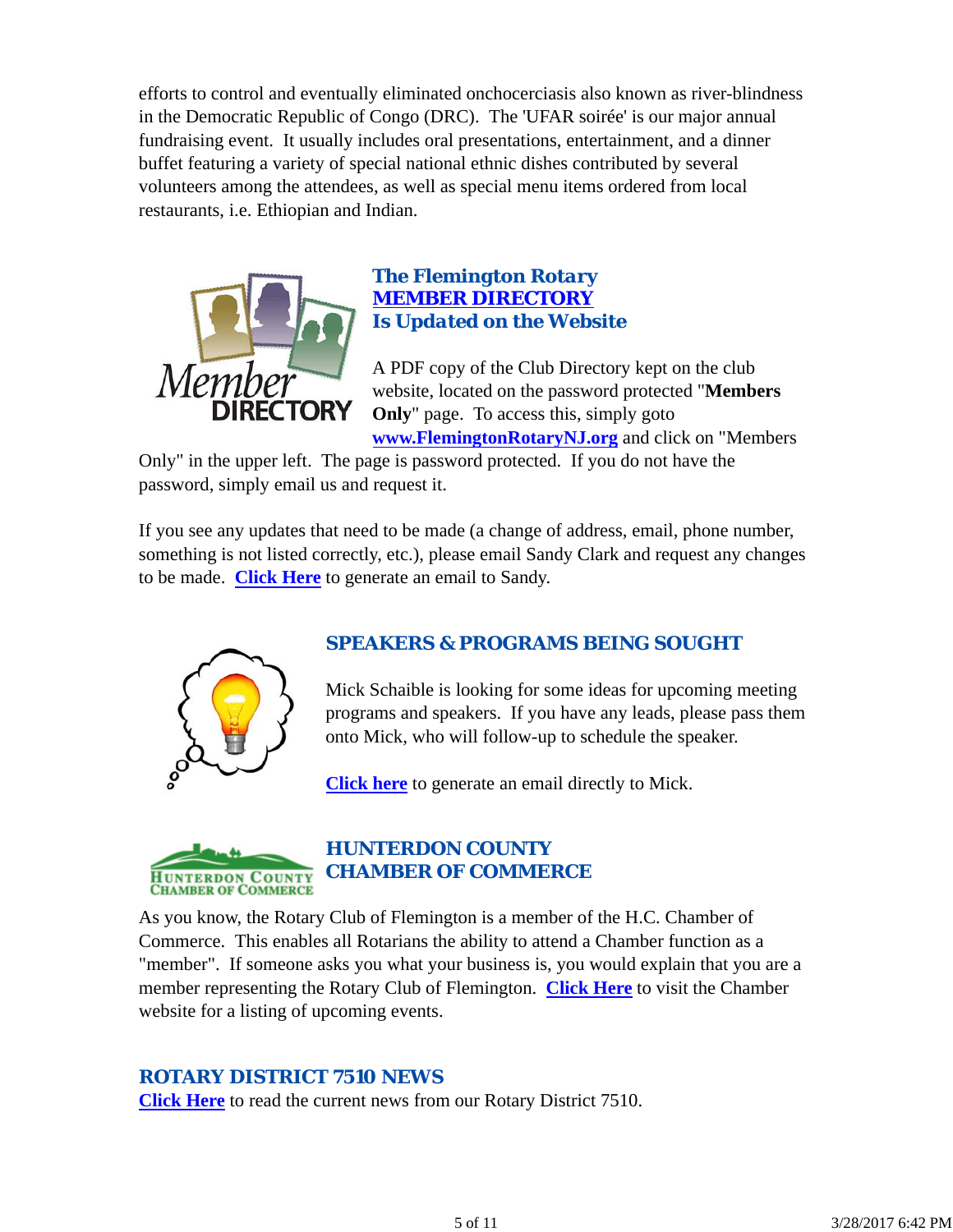### *UPCOMING DATES TO NOTE:*

Wed,  $4/5$ : Induction of Kyle Fogarty.

Wed, 4/12: John Casey (Retired) - Armed Forces Heritage Museum Liaison Officer - Mr. Casey is working with the NJ Historical Association in the development of a museum to honor our country's military.

Wed,  $4/19$ : H.C.R.H.S. Jazz Combo (9 students + 1 instructor).

Wed,  $4/26$ : Student Fiddlers from the Hunterdon Central Regional High School.

Wed, 5/03: TBA. Wed, 5/10: TBA. Wed, 5/17: TBA. Wed, 5/24: TBA. Wed, 5/31: H.C.R.H.S. Madrigal Girls Chorus.

**Next RCOF Board Meeting**: Tues, 5/21/2017 at 5:30 PM. (Held bi-monthly). **Next Membership Meeting:** Wed, 4/12/2017 at 1:30 PM (Usually the 2<sup>nd</sup> Wed).

#### **Upcoming RCOF Club Events, Fundraisers, Fellowship Events, Etc**.:

6/4/17 (Sun): Bark In The Park (Dog Walk) TBA: Pedals for Progress Bicycle Collection

#### **Rotary District 7510 Events & Functions:**

3/23 to 3/25/17: President-Elect Training Seminar (PETS 2) 5/5 to 5/7/17: District Conference at the Shawnee Inn 5/15/17: District Assembly 6/10 to 6/14/17: Rotary International Convention in Atlanta, Georgia 6/29/17: District Changing of the Guard

#### *COMMITTEE LIST:*

**Click Here** to download the listing of all current Club Committee's and its members.

#### *"MEMBERS ONLY" WEBSITE:*

#### **Click Here for the Members Only section of the website to find:**

- 1) The "Membership Proposal Form" to propose a new member.
- 2) New Member Information.
- 3) An Online Copy of the Club Membership Directory.
- 4) A Link to All Photos Albums of the Club.

#### *ROTARY WEBSITE LINKS:*

Rotary International: **www.Rotary.org** Rotary District 7510: **www.RotaryNJ.org**

#### *NEARBY ROTARY CLUB MEETINGS:*

As A Rotarian, you are Welcome to attend a Rotary Club meeting anywhere in the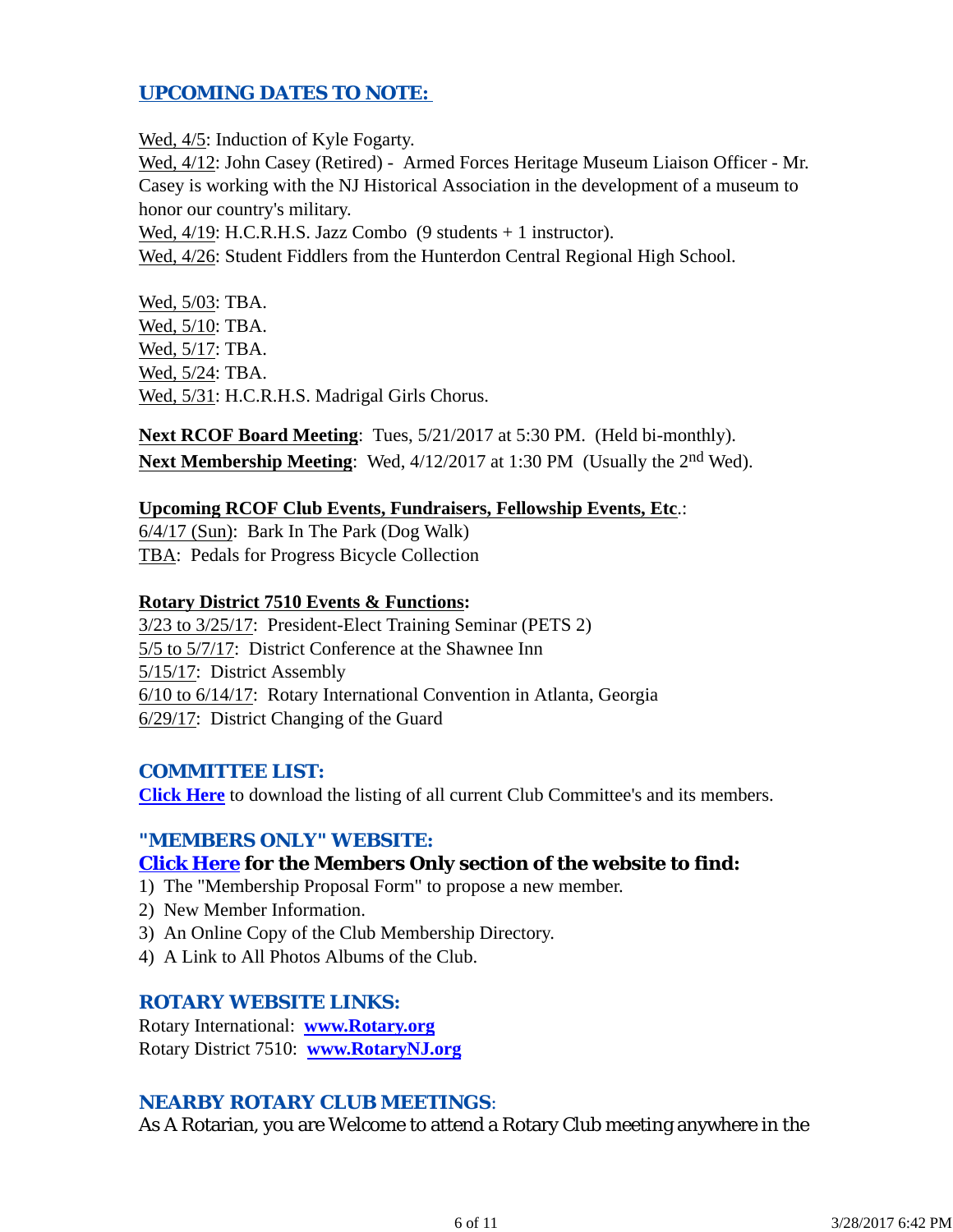world. Click here for the Rotary Club Locator App. Or see below for some local meetings:

#### Mondays

**Lambertville/New Hope** (6:30 pm) - Lambertville Station Restaurant; 11 Bridge Street, Lambertville NJ 08530

**Piscataway** (12:15 pm) - Radisson Hotel; 21 Kingsbridge Road, Piscataway, NJ 08854

### Tuesdays

**Whitehouse** (12:15 pm) - Max's 22; 456 Route 22 West, Whitehouse Station, NJ 08889 **Princeton** (12:15 pm) - The Nassau Club; 6 Mercer Street, Princeton, NJ 08540 **Bridgewater-Bound Brook** (12:15 pm) - Arbor Glenn; 100 Monroe St, Bridgewater 08807

### Wednesdays

**Branchburg Township** (7:30 am): Stoney Brook Grille; 1285 Route 28, North Branch, NJ 08876

**Flemington** (12:15pm): Copper Hill Country Club; 100 Copper Hill Road, Ringoes, NJ 08851

**Hillsborough Township** (6:15 pm): Pheasant's Landing; 311 Amwell Road (Rt. 514), Hillsborough, NJ 08844

#### Thursdays

**Clinton Sunrise** (7:30 am): Clinton Fire Department; New Street, Clinton, NJ 08809 **Somerville/Bridgewater** (12:15 pm): Bridgewater Manor; 1251 US Highway 202/206, Bridgewater, NJ 08807

**Trenton** (12:15 pm): Freddie's Tavern; 12 Railroad Avenue, West Trenton, NJ 08628

### Fridays

**North Hunterdon** (12:15 pm): Beaver Brook County Club; 25 County Club Drive, Annandale, NJ 08801

**Princeton Corridor** (12:15pm): Hyatt Regency; 102 Carnegie Center, Rt. 1 North, Princeton, NJ 08540

eClub **Rotary eClub of Hunterdon Horizon**: View website for meetings or online makeups.

RI President's Call for Action in **2016-2017**: **"Rotary Serving Humanity"**

## **Rotary Club of Flemington - Our 93rd Year**

Founded October 3, 1923 \* Charter #1529 \* District 7510

| Club President  | Daniel James "D.J." Wright |
|-----------------|----------------------------|
| President-Elect | Kim Metz                   |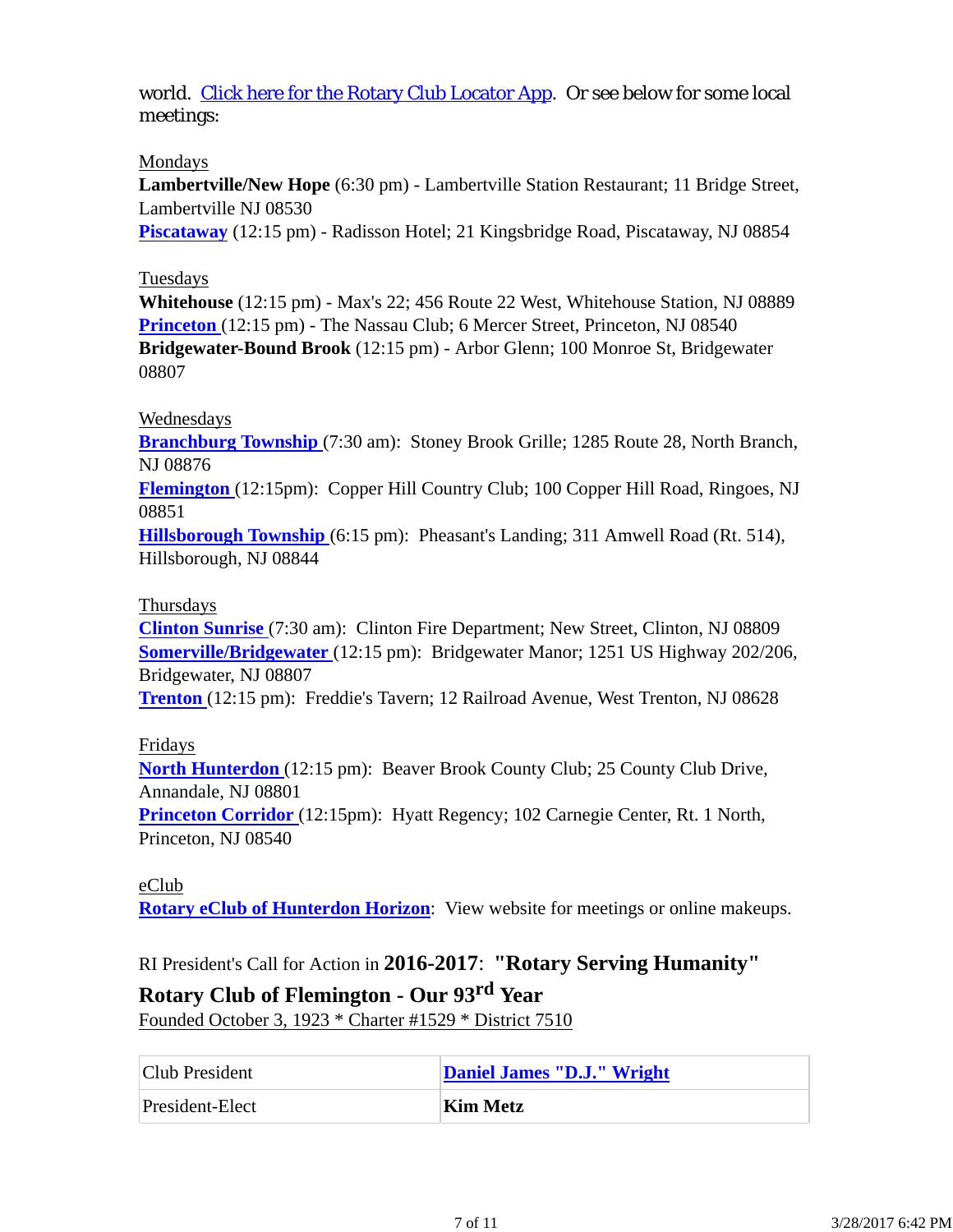| Secretary                                                | <b>Karen Widico</b>                               |  |  |
|----------------------------------------------------------|---------------------------------------------------|--|--|
| Treasurer, General                                       | <b>Bob Newland</b>                                |  |  |
| Treasurer, Lunch                                         | <b>Michael Goodwin</b>                            |  |  |
| <b>Board Member</b>                                      | Mick Schaible (immediate Past-President)          |  |  |
| <b>Board Member</b>                                      | <b>Sandy Clark</b>                                |  |  |
| <b>Board Member</b>                                      | <b>Joe Ziegler</b>                                |  |  |
| Sergeant-at-Arms                                         | <b>Ken Skowronek</b>                              |  |  |
| R.I. President                                           | <b>John F. Germ</b> (Chattanooga, Tennessee, USA) |  |  |
| District Governor (DG)                                   | <b>Charles Minton</b> (Union, NJ)                 |  |  |
| District Governor Elect (DGE)                            | <b>Bob Zeglarski</b> (Roselle-Rosselle Park)      |  |  |
| District Governor Nomimee (DGN)                          | <b>John Shockley</b> (Hillsborough)               |  |  |
| <b>Assistant District Governor (ADG)</b>                 | <b>Albert Varga</b> (Lambertville-New Hope)       |  |  |
| $C1 1 M$ $C1 1 M$<br>$\alpha$ $\alpha$ $\alpha$ $\alpha$ |                                                   |  |  |

Club Meetings: **Wednesday, 12:15 pm, Copper Hill Country Club** 100 Copper Hill Road, Ringoes 08551



**MISSION STATEMENT:** The mission of Rotary International is to assist and guide Rotarians and Rotary clubs to accomplish the Object of Rotary to ensure Rotary's continuing relevance and to help build a better world, emphasizing service activities by individuals and groups that enhance the quality of life and human dignity, encouraging high ethical standards, and creating greater understanding among all people to advance the search for peace in the world.

**THE OBJECT OF ROTARY:** The object of Rotary is to encourage and foster the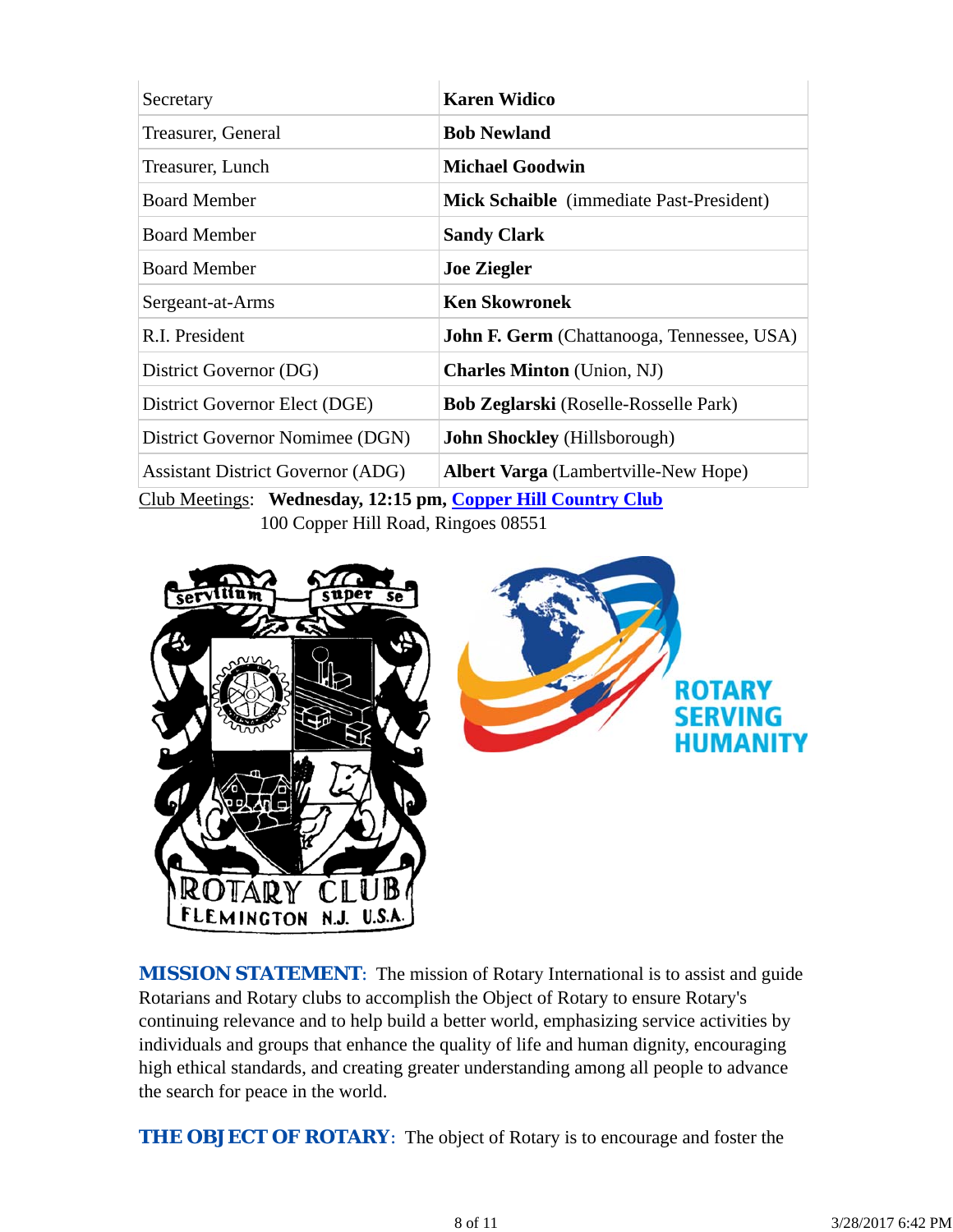ideal of service as a basis of worthy enterprise and, in particular, to encourage and foster:

**1st**: The development of acquaintance as an opportunity for service;

**2nd**: High ethical standards in business and professions, the recognition of the worthiness of all useful occupations, and the dignifying of each Rotarian's occupation as an opportunity to serve society;

**3rd**: The application of the ideal of service in each Rotarian's personal, business and community life;

**4th**: The advancement of international understanding, goodwill, and peace through a world fellowship of business and professional persons united in the ideal of service.

**THE 4-WAY TEST:** "Of the things we think, say or do:

**1st**: Is it the Truth?

2<sup>nd</sup>: Is it Fair to all concerned?

- **3rd**: Will it build goodwill and better friendships?
- **4th**: Will it be beneficial to all concerned?"

## *ROTARY's AVENUE'S OF SERVICE*:

**1)** Through **Club Service**, we have fun, build lasting friendships, and make sure that our club runs well.

**2)** Through **Vocational Service**, we volunteer our professional skills to serve others and promote integrity in everything we do.

**3)** Through **Community Service**, we address local needs and work with our community to bring lasting improvements.

**4)** Through **International Service**, we meet humanitarian needs around the globe and promote world understanding and peace.

**5)** Through **Youth Service**, we work with young people to help them become the next generation of leaders, visionaries, and peacemakers.

# **2016-2017 CLUB MEMBER ROSTER Rotary Club of Flemington, NJ**

Current Number of Members: 38

| Rotarian                     | <b>Member Since</b> | <b>Classification</b>           |
|------------------------------|---------------------|---------------------------------|
| Black, Bruce B.              | 2007                | <b>Health and Fitness</b>       |
| Bohler, Herbert C. (Herb)    | 1977                | <b>Specialty Advertising</b>    |
| <b>Boynton, Adam</b>         | 2016                | <b>Church / Social Services</b> |
| Chittenden, Robert L. (Bob)  | 2003                | M.E.F.P. Consulting Engineering |
| Clark, Arthur L. (Sandy)     | 1987                | Printing                        |
| Davidson, James G. (Jim)     | 2002                | <b>Rubber Products</b>          |
| del Campo, Ann               | 2016                | <b>Scientist &amp; Farmer</b>   |
| Ferrari, Frederick J. (Fred) | 1964                | Orthodontia                     |
| Fisher, Charles H. (Charlie) | 1961                | <b>Funeral Services</b>         |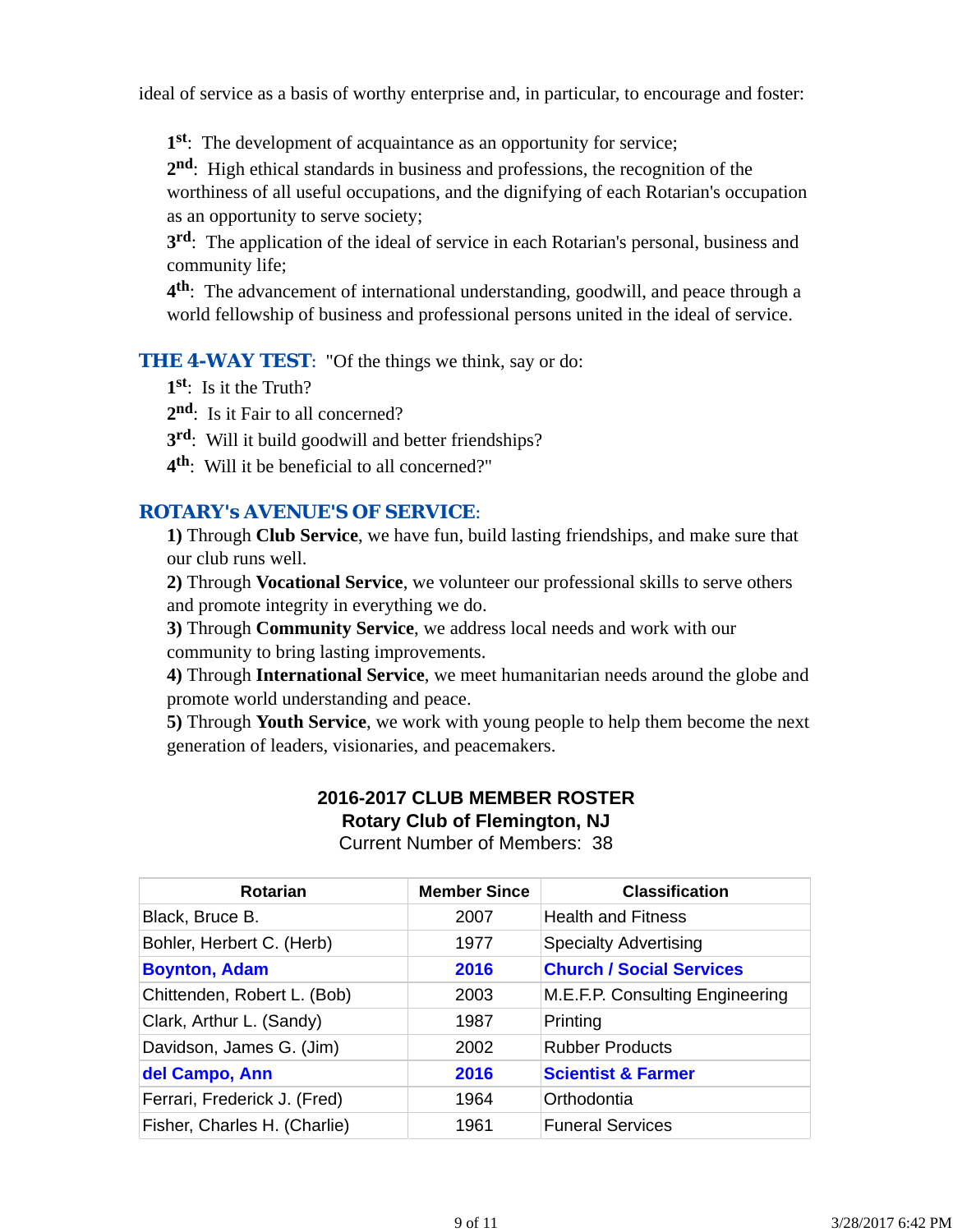| Fisher, Thomas H. (Tom)           | 2012 | <b>Property &amp; Casualty Insurance</b> |
|-----------------------------------|------|------------------------------------------|
| <b>Goodwin, Michael S.</b>        | 2016 | <b>Youth Development</b>                 |
| Harrison, Jeffrey (Jeff)          | 1996 | Psychotherapy                            |
| Kamnitsis, Christopher P. (Chris) | 2001 | <b>Financial Planning</b>                |
| <b>Kritharis, Nikolaos (Nik)</b>  | 2016 | <b>Dentistry</b>                         |
| Liebross, Ira                     | 1997 | <b>Family Medicine</b>                   |
| Loew, Darren                      | 2002 | Orthodontics                             |
| Martin, Teresa (Terry)            | 1993 | Solid Waste/Recycling                    |
| Mazujian, Harry                   | 2004 | Clergy                                   |
| McWilliams, Nancy                 | 1992 | Psychotherapy                            |
| Metz, Kim                         | 2007 | <b>Technical Education</b>               |
| Muller, George D.                 | 1964 | <b>Cut Glass Manufacturing</b>           |
| Newland, Robert D. (Bob)          | 1998 | Insurance                                |
| Ownes, Terry M.                   | 1987 | <b>Floor Covering</b>                    |
| Phelan, Christopher J. (Chris)    | 2009 | <b>Chamber Of Commerce</b>               |
| Randolph, R. Wayne                | 1982 | <b>Veterinary Medicine</b>               |
| <b>Ruberto, Johanna S.</b>        | 2016 | <b>High School Administration</b>        |
| Schaible, R. Michael (Mick)       | 1998 | <b>Appraisal Services</b>                |
| Skowronek, Kenneth J. (Ken)       | 1994 | <b>Family Law</b>                        |
| Sollner, Richard F. (Dick)        | 1962 | Air Transportation                       |
| Stothoff, Richard H. (Dick)       | 1966 | Sanitary Engineering                     |
| Vera, Allan S.                    | 2016 | <b>Investment Advisor</b>                |
| Widico, Karen A.                  | 1997 | <b>Public Health Services</b>            |
| Williams, Gwen                    | 1991 | Purchasing/Manufacturing                 |
| Wise, Robert (Bob)                | 1992 | <b>Hospital Administration</b>           |
| Woske, Harry                      | 1977 | Cardiology                               |
| Wright, Daniel J. (D.J.)          | 2003 | <b>Funeral Services</b>                  |
| Ziegler, Joseph E. (Joe)          | 1988 | <b>Investment Advisor</b>                |
| Zullo, John J. (Johnnie)          | 1987 | <b>Chemical Engineering</b>              |

Yours in Rotary Service! Bob Chittenden

**Rotary Club of Fleminton, NJ** PO Box 751 - Flemington, NJ 08822 www.FlemingtonRotaryNJ.org

Providing "Service Above Self" Since 1923